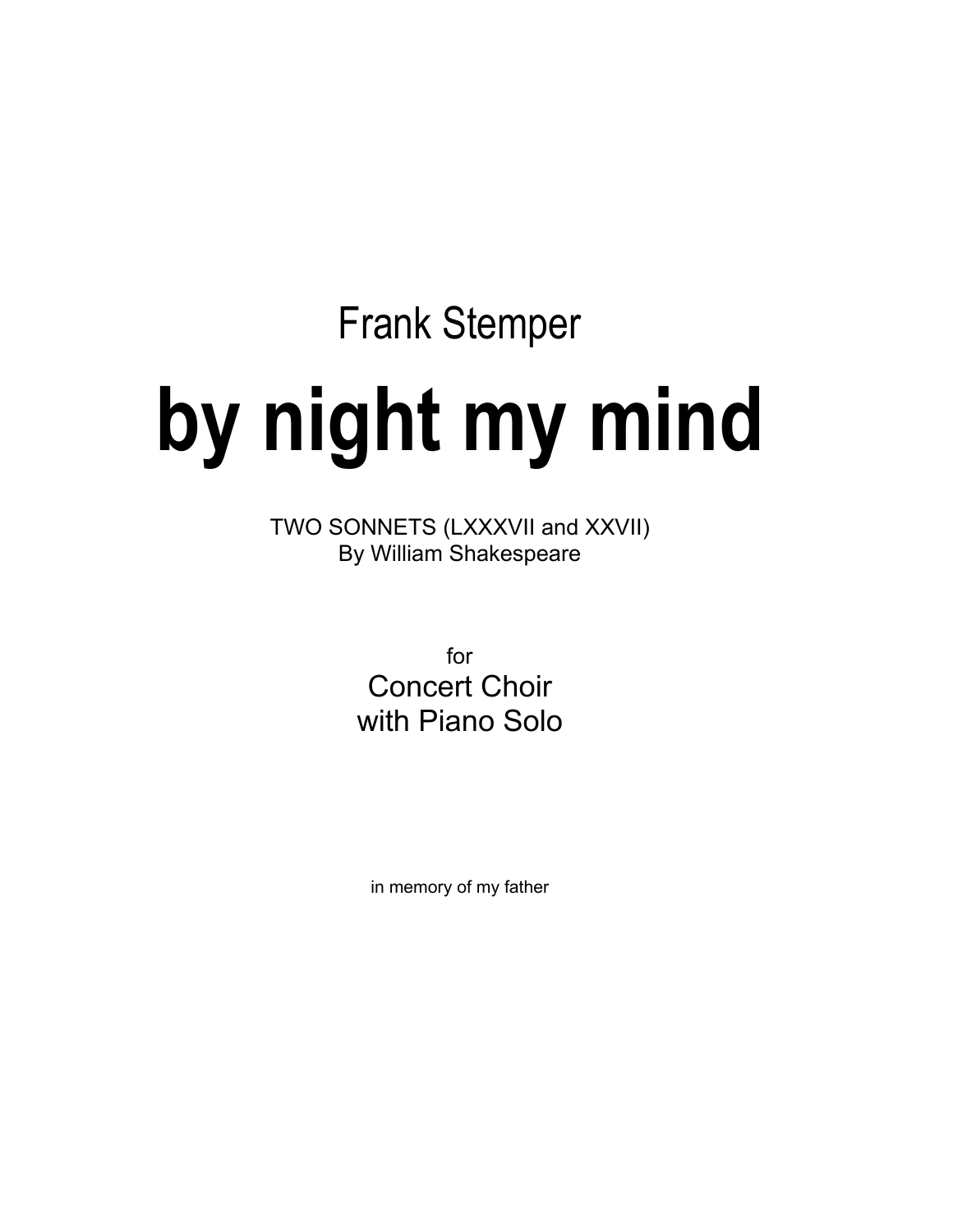## NOTES:

• The use of nienté, in combination with dynamic change - especially with crescendo - is very important to this piece. The written beginning of a pitch duration marked nienté, should be completely silent, followed by the actual initiation of that pitch at the quietest dynamic possible, followed by the gradual crescendo to the indicated dynamic. This implies a certain degree of improvisation as to the actual initiation of the pitch (the pitch may begin anywhere AFTER the written rhythmic beginning, but never AT the written rhythmic beginning) as well as staggered entrances among the players of the same part.

• Although the piano part often supports the choir harmonically and melodically, it is not, compositionally, an accompaniment. It is a vital part of the music and is actually in duet with the choir. It should always be brought out as an independent voice.

• In regard to dynamics, the choir is often written slightly under the piano part. The desired effect is to have the percussive and often sparse piano solo cutting through the fuller and more powerfully resonant sound of the choir, even though the choir is slightly quieter. In this way, the two contrasting timbres, the choir and piano, each support and lead the other.

- Staggered breathing should be used when needed.
- The use of the sustain pedal in the piano part is always ad lib, unless specifically marked.
- A recurrence of the  $\Re \alpha$  symbol implies a release of the peddle before re-peddling, i.e.:  $\Re \Re \alpha$ .
- Note that the bottom staff of the piano part is written an octave above the actual sound.
- Accidentals do carry through the bar, but, because of the chromatic harmonic language, there are many clarifying, redundant accidentals.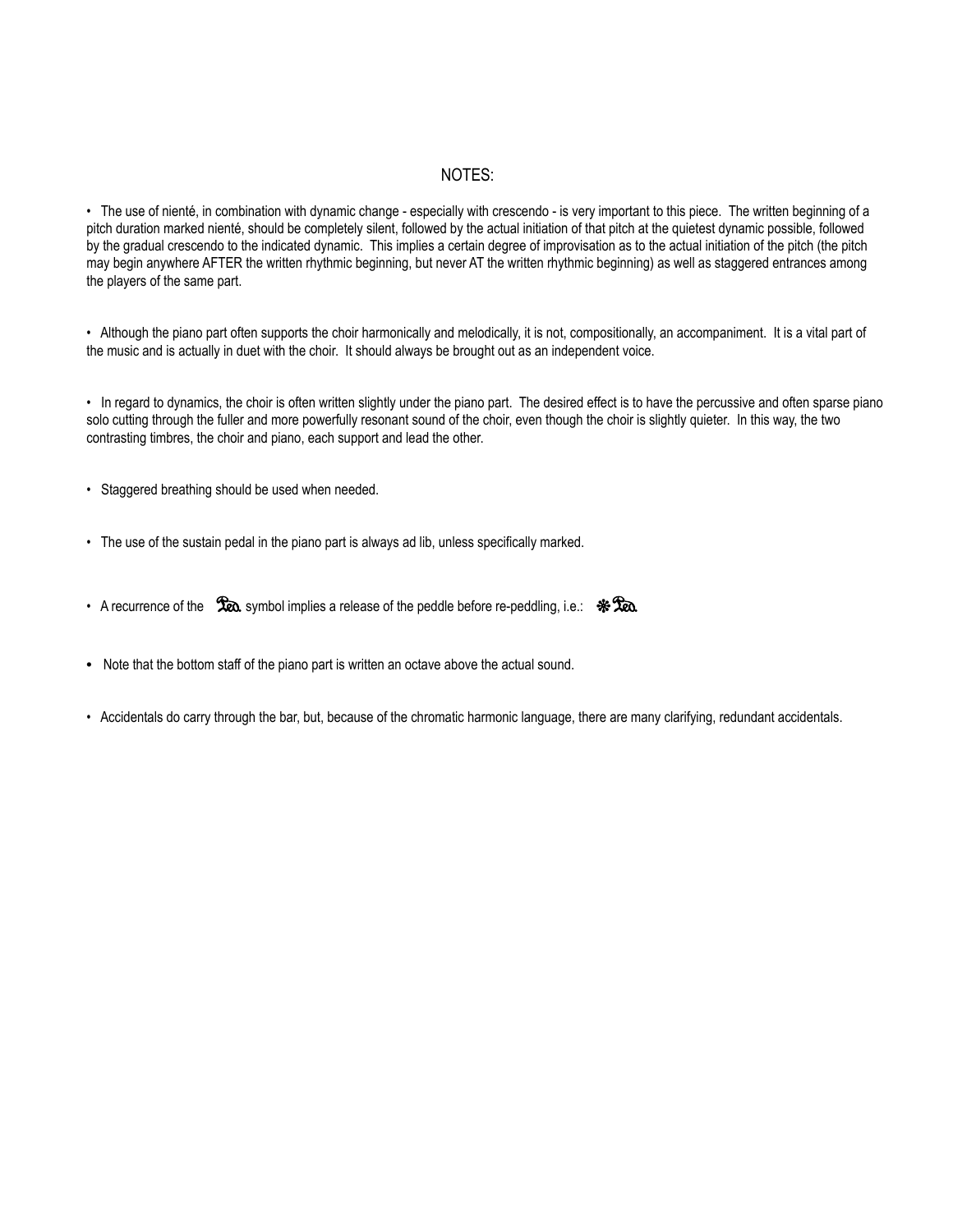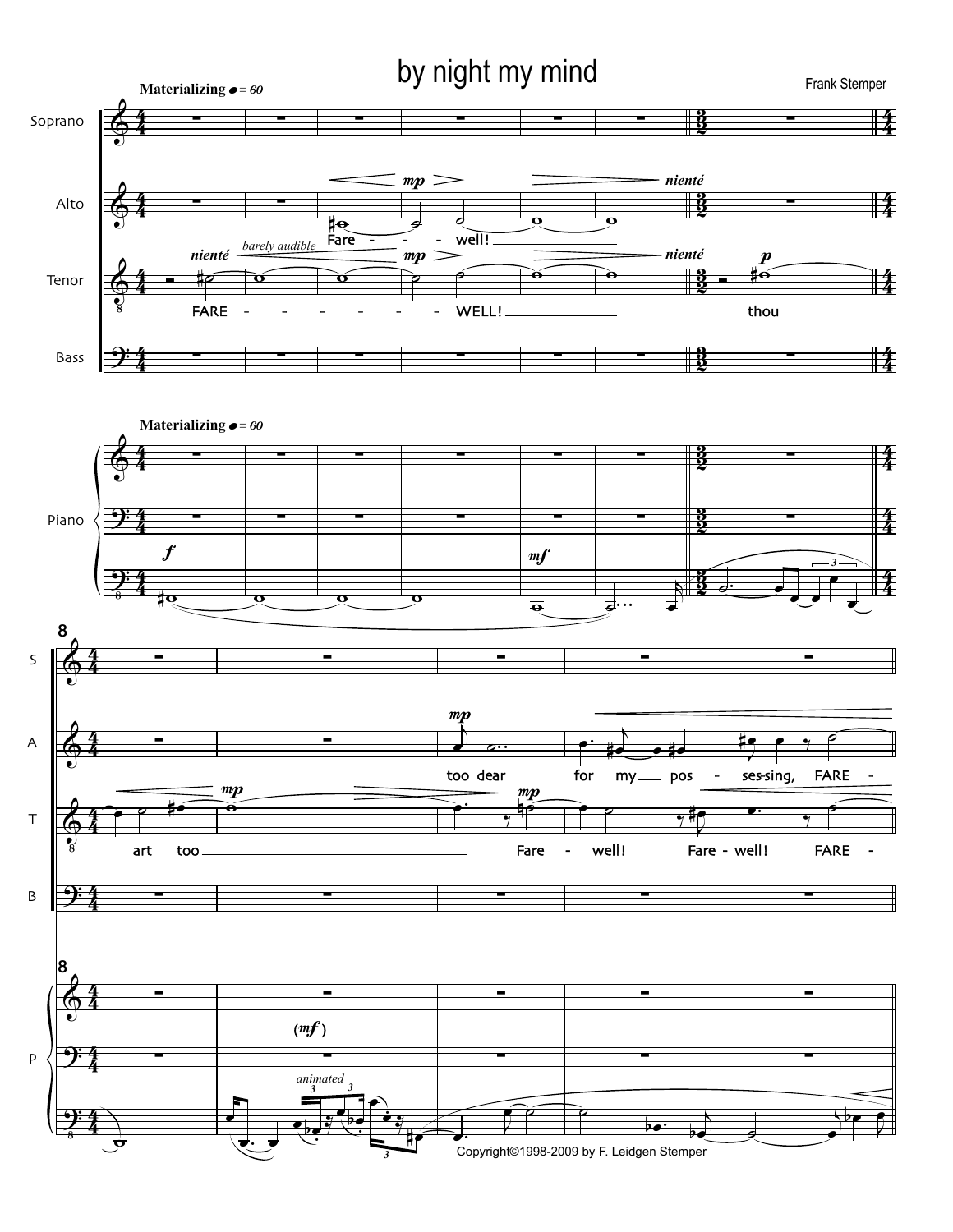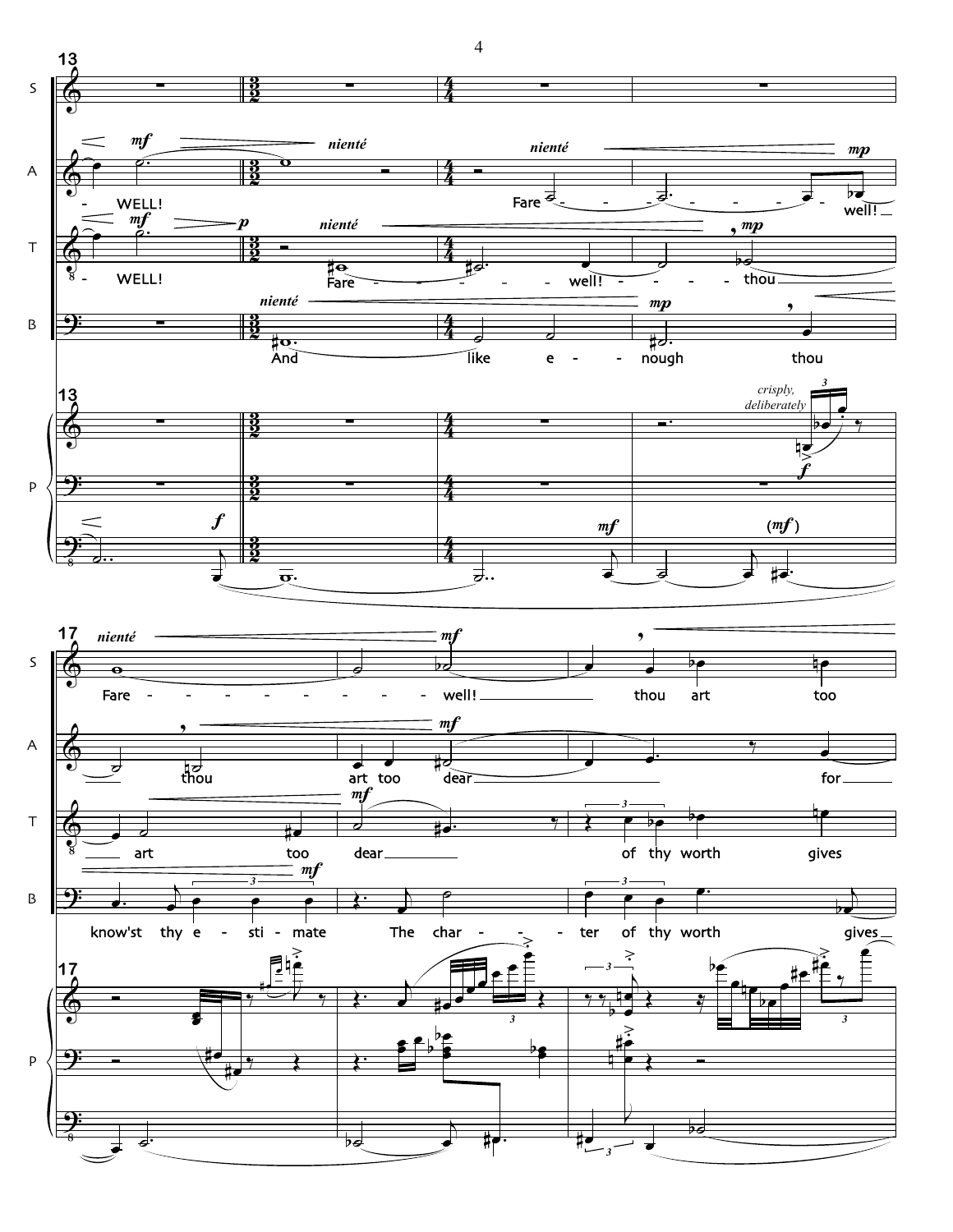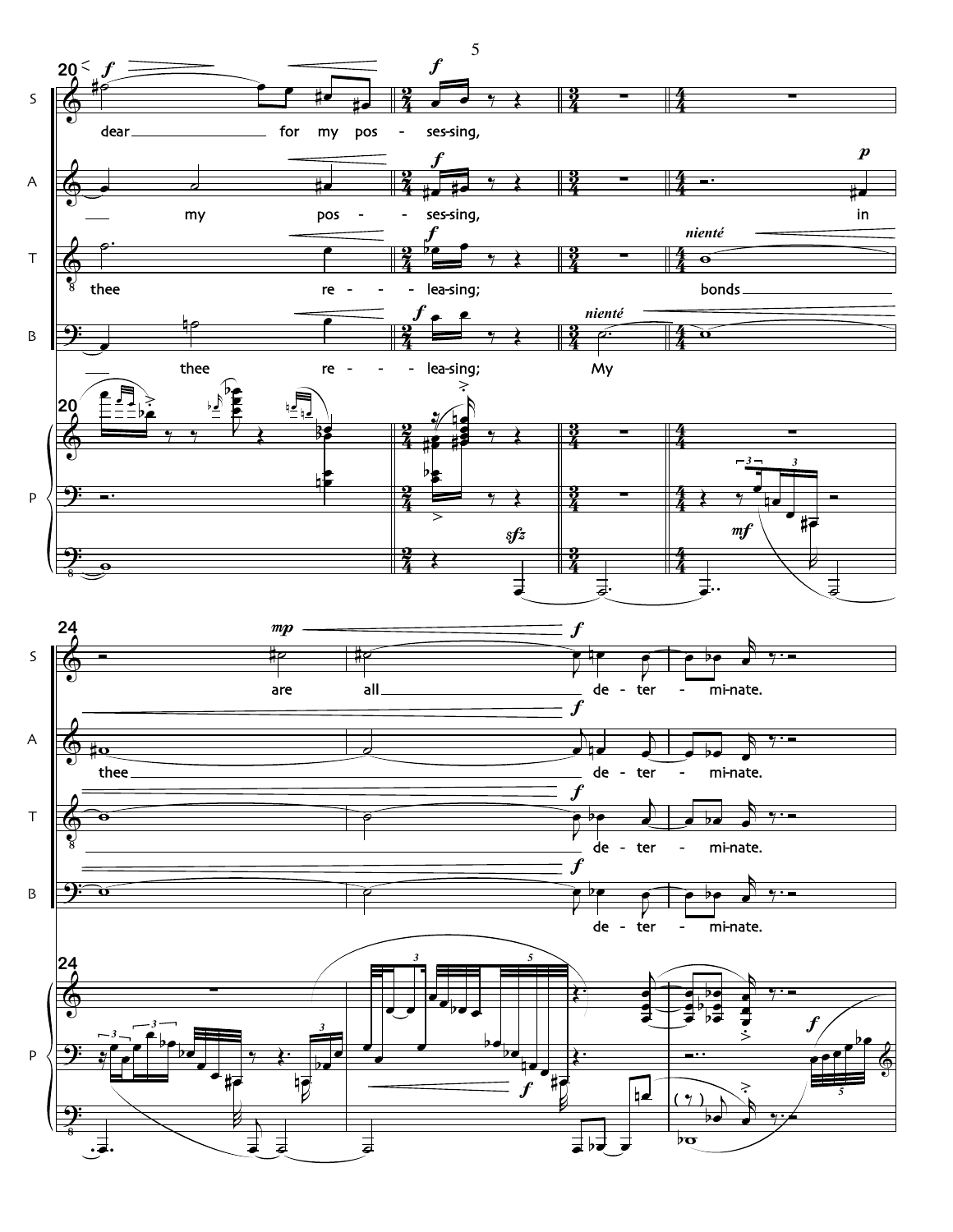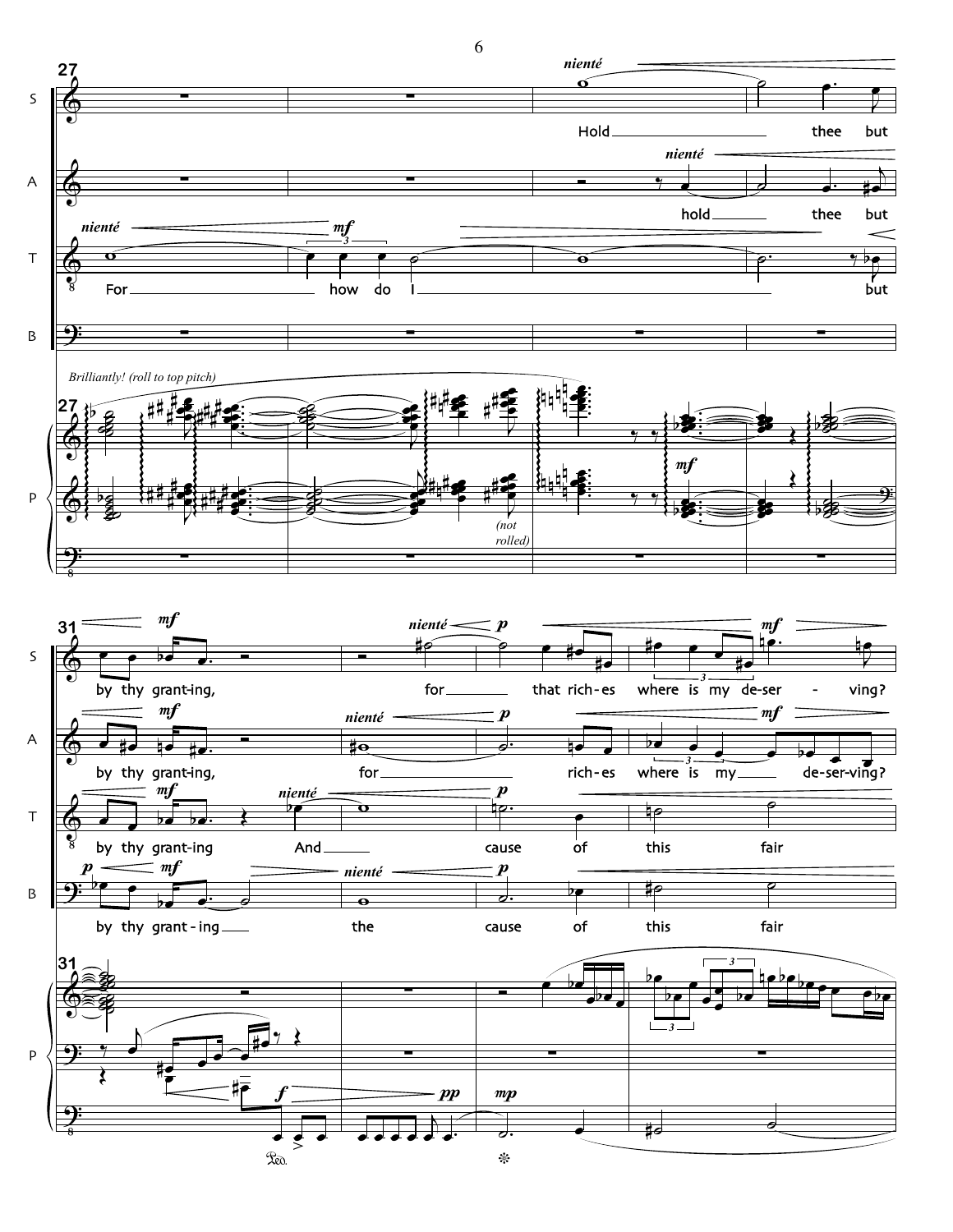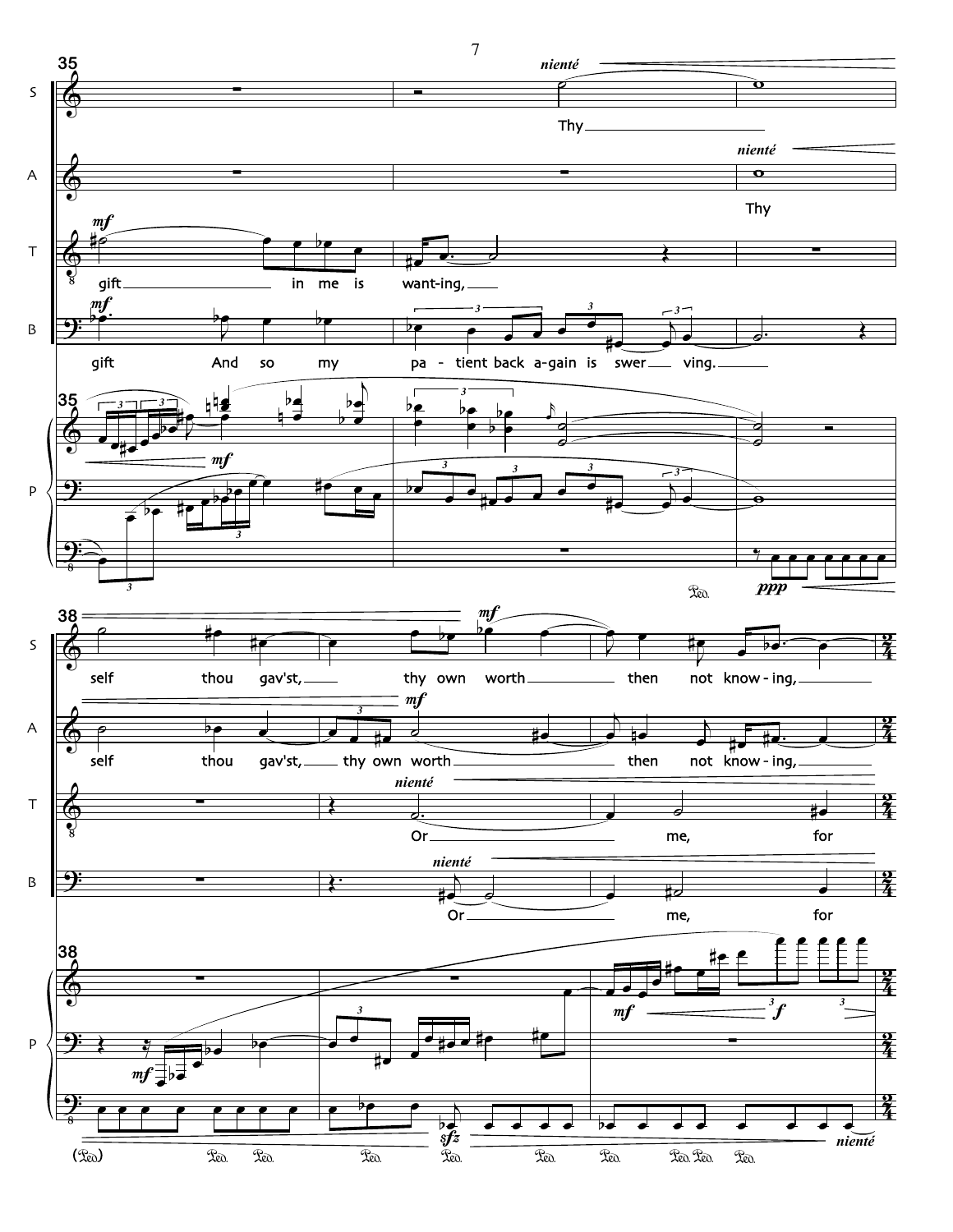![](_page_7_Figure_0.jpeg)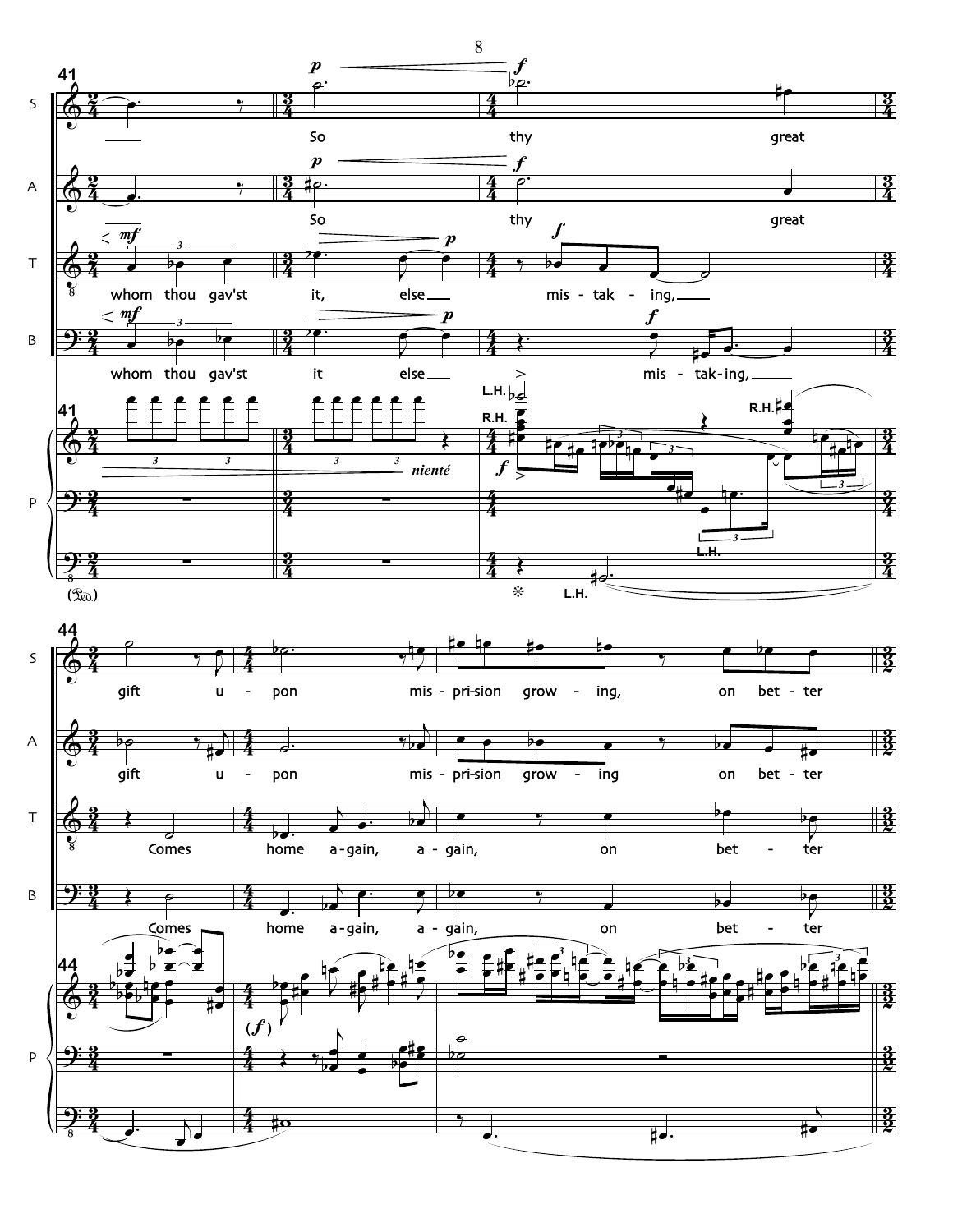![](_page_8_Figure_0.jpeg)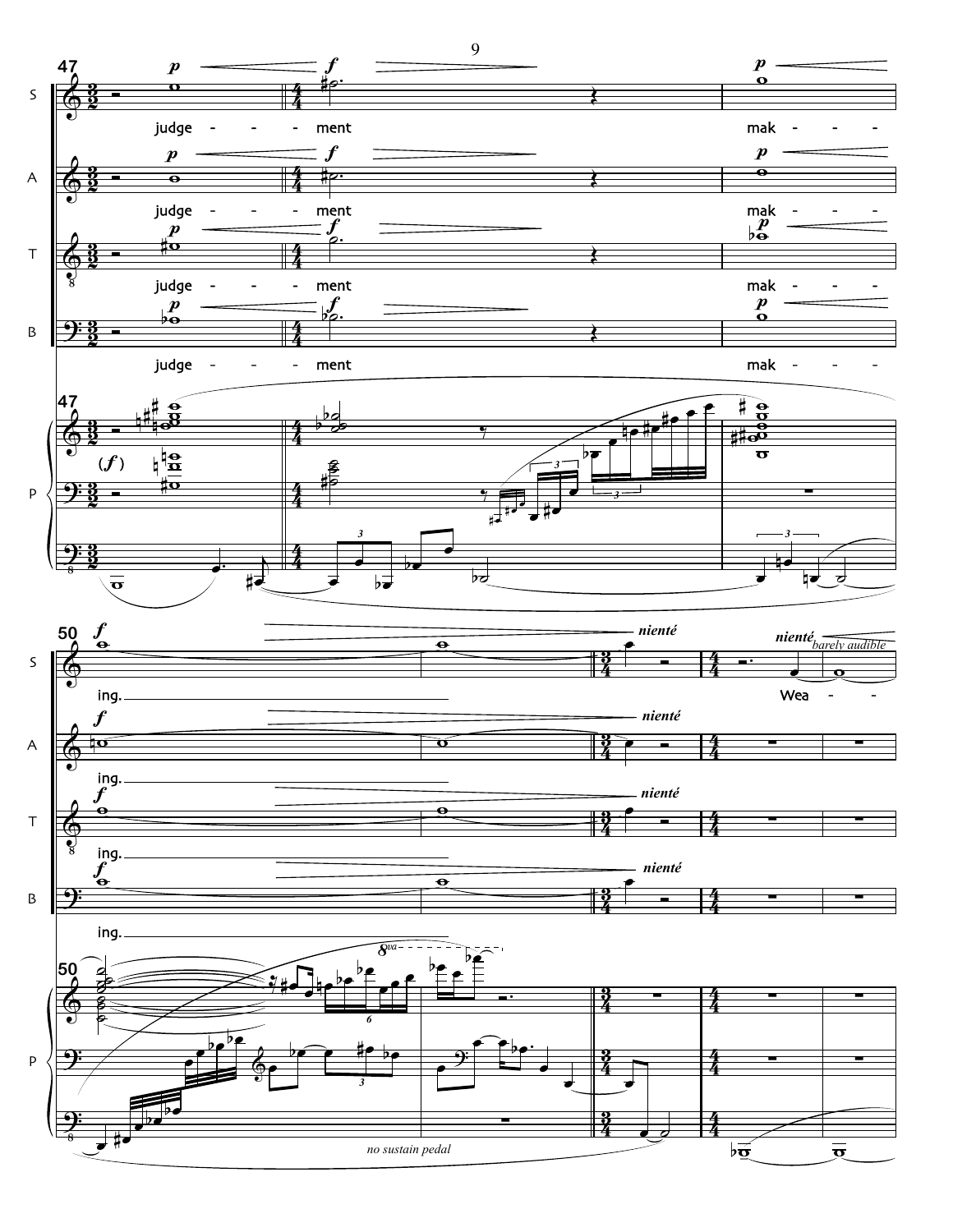![](_page_9_Figure_0.jpeg)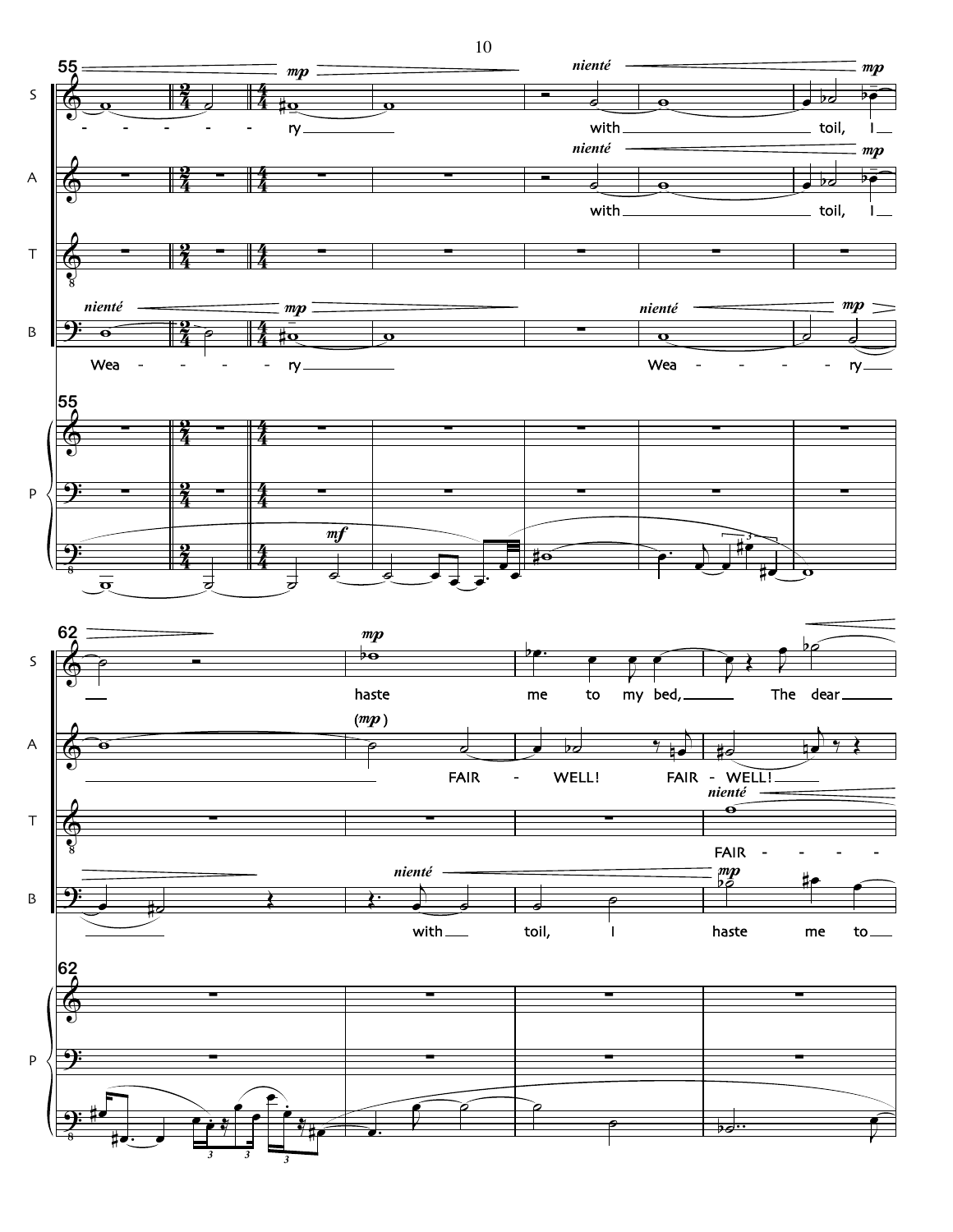![](_page_10_Figure_0.jpeg)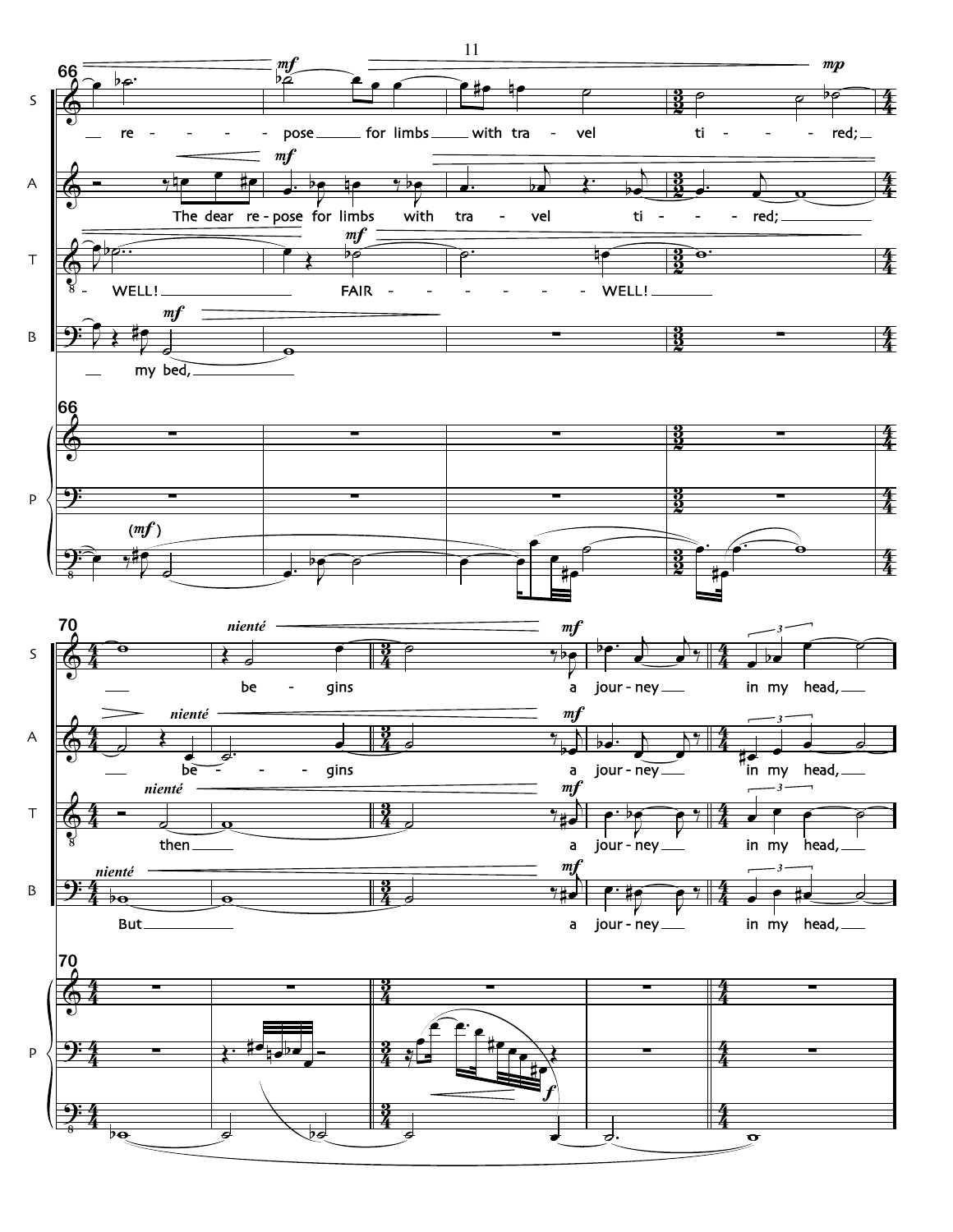![](_page_11_Figure_0.jpeg)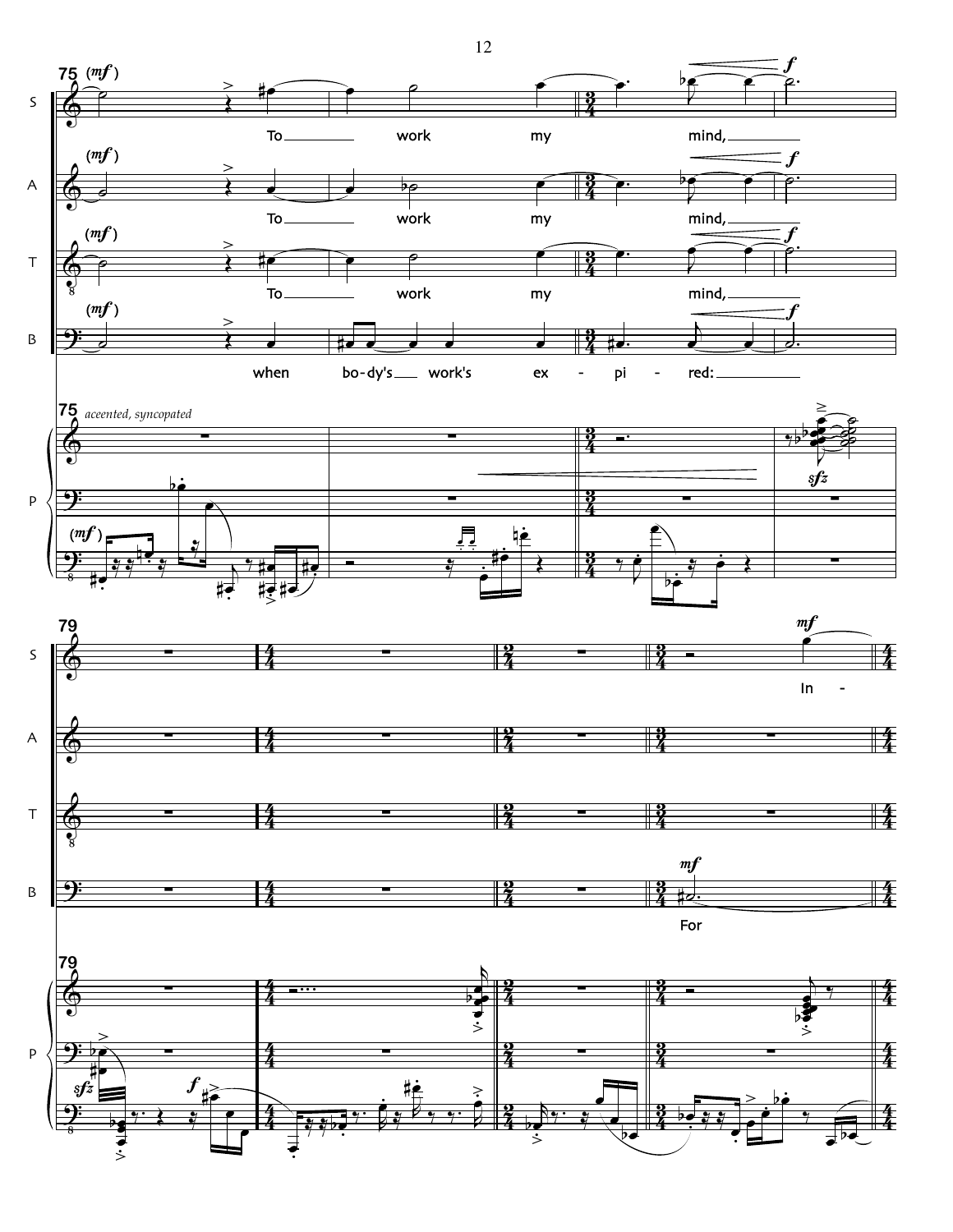![](_page_12_Figure_0.jpeg)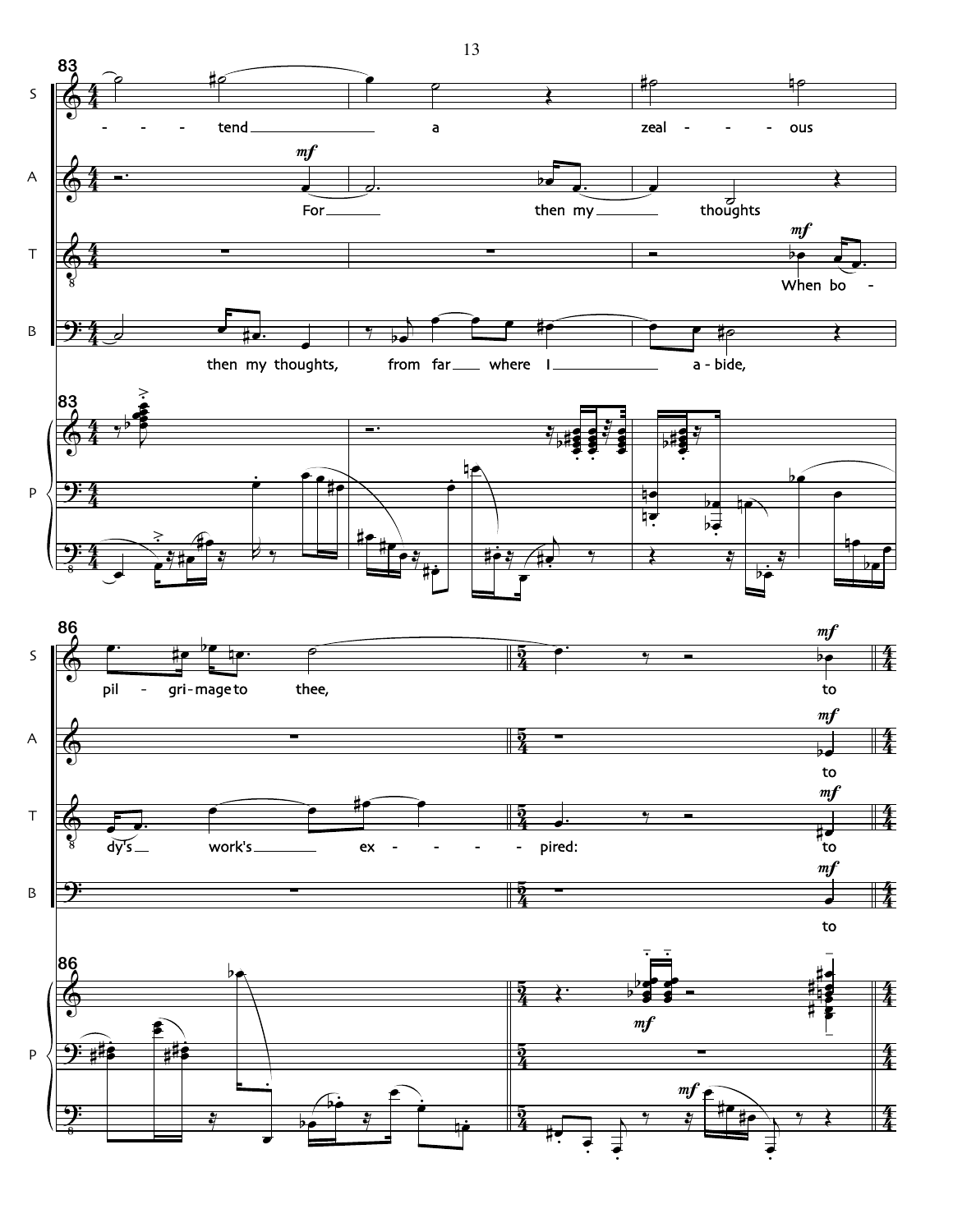![](_page_13_Figure_0.jpeg)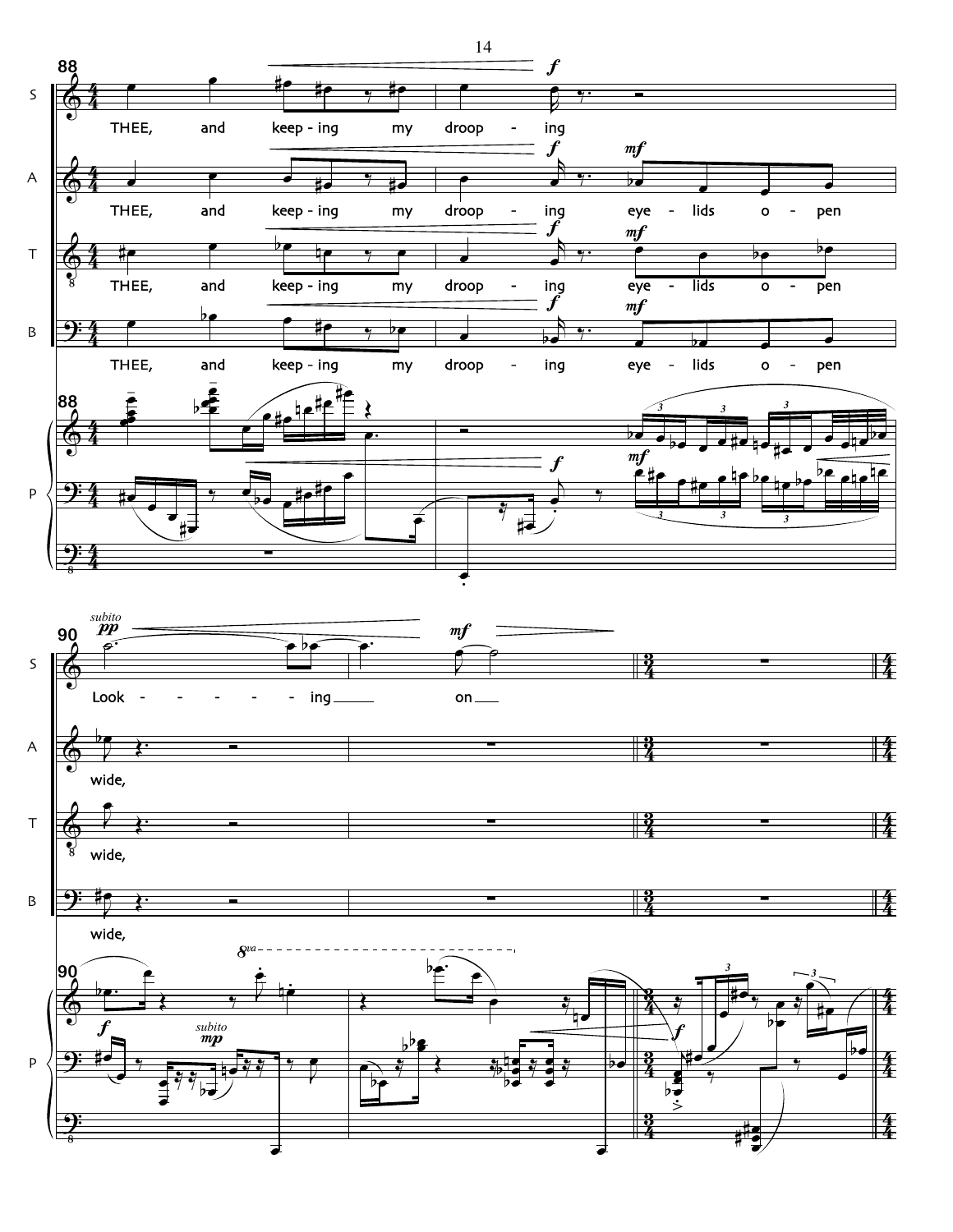![](_page_14_Figure_0.jpeg)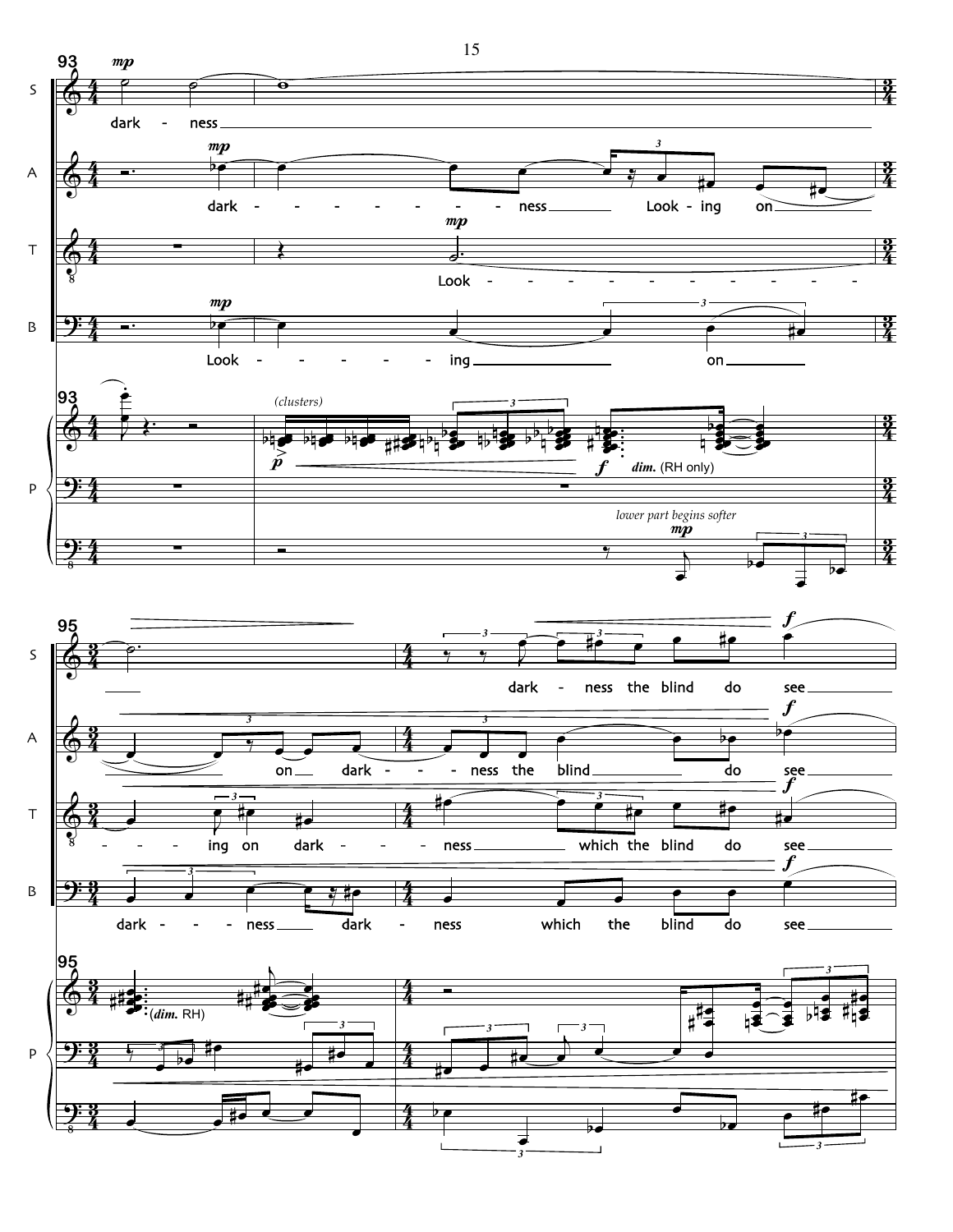![](_page_15_Figure_0.jpeg)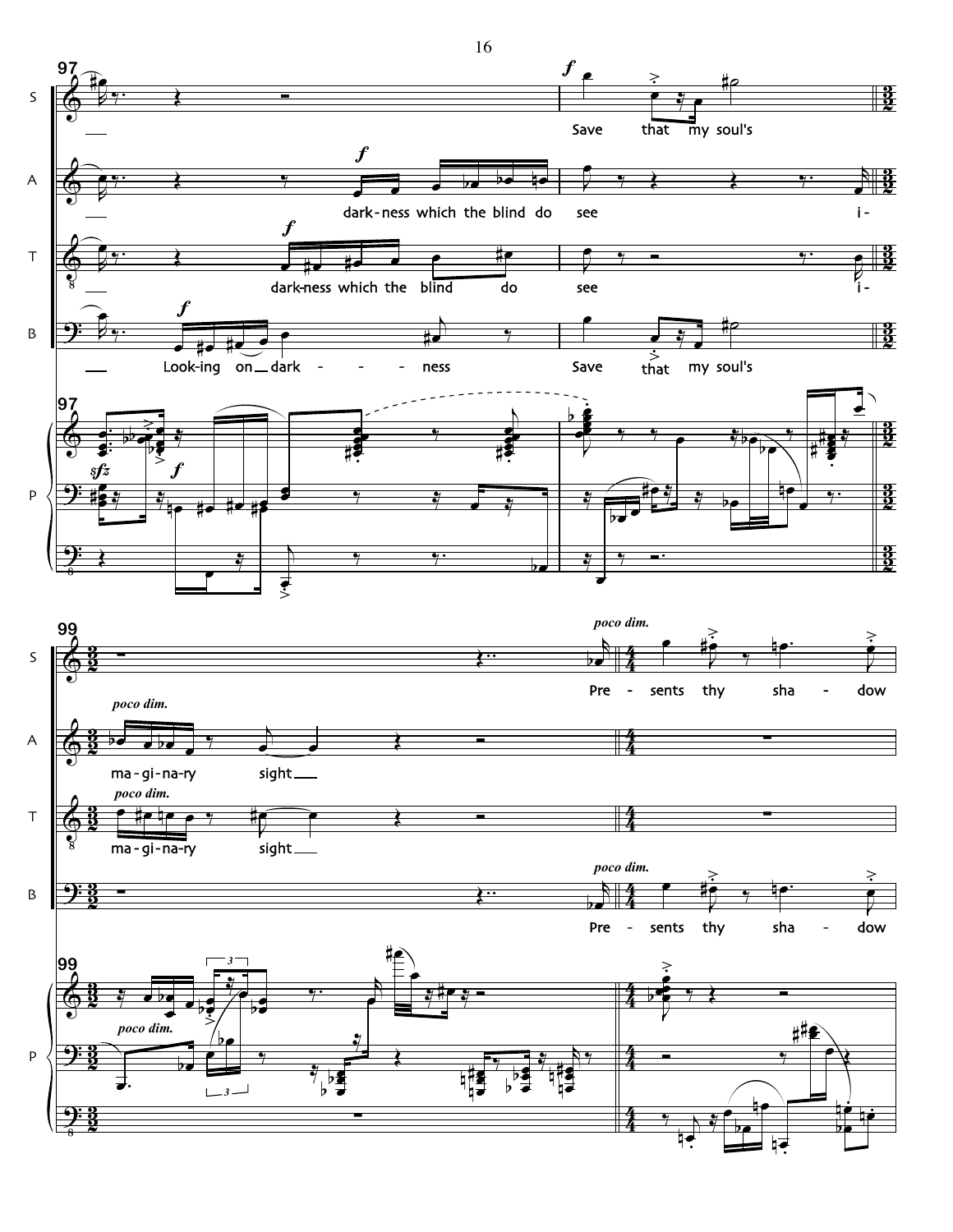![](_page_16_Figure_0.jpeg)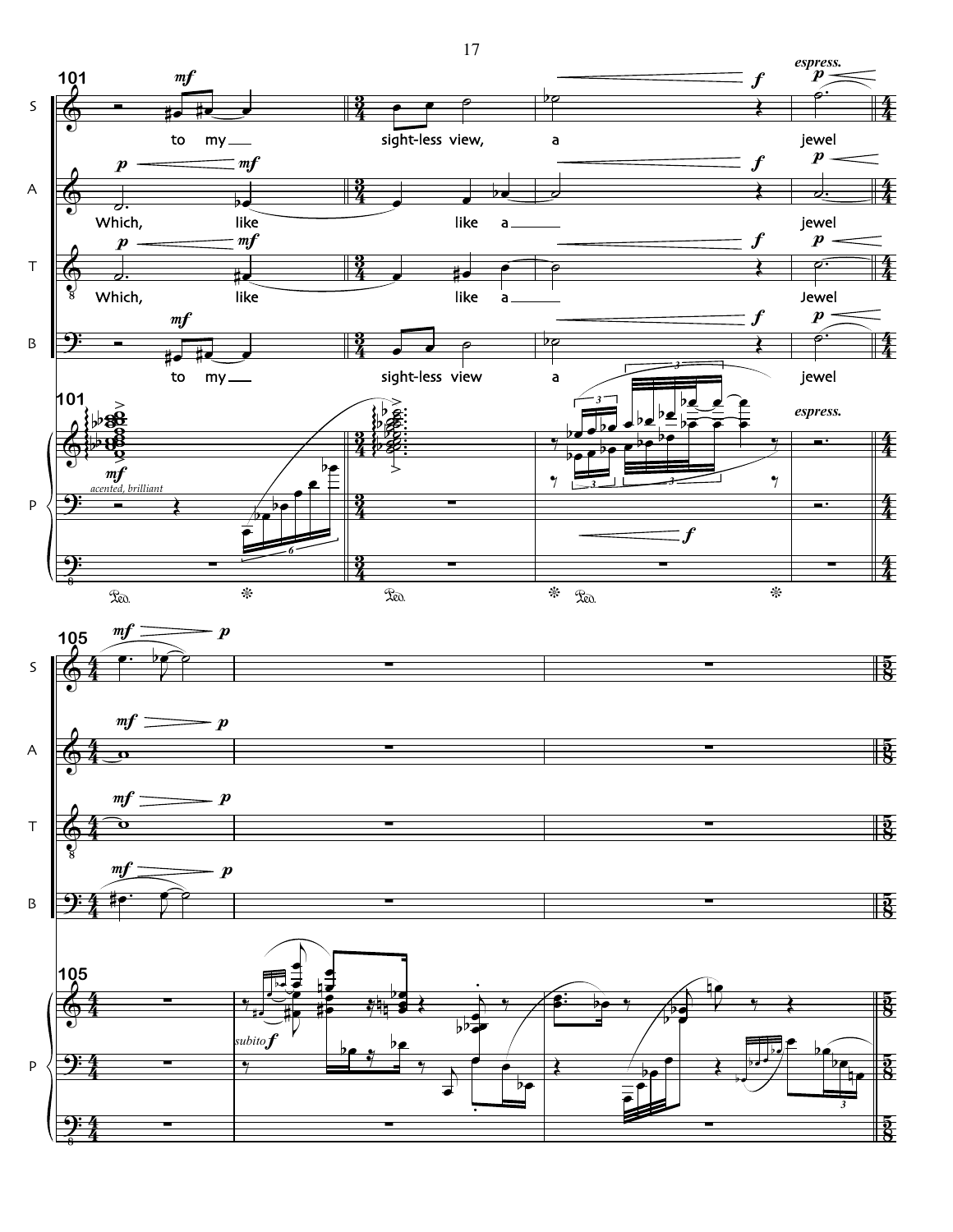![](_page_17_Figure_0.jpeg)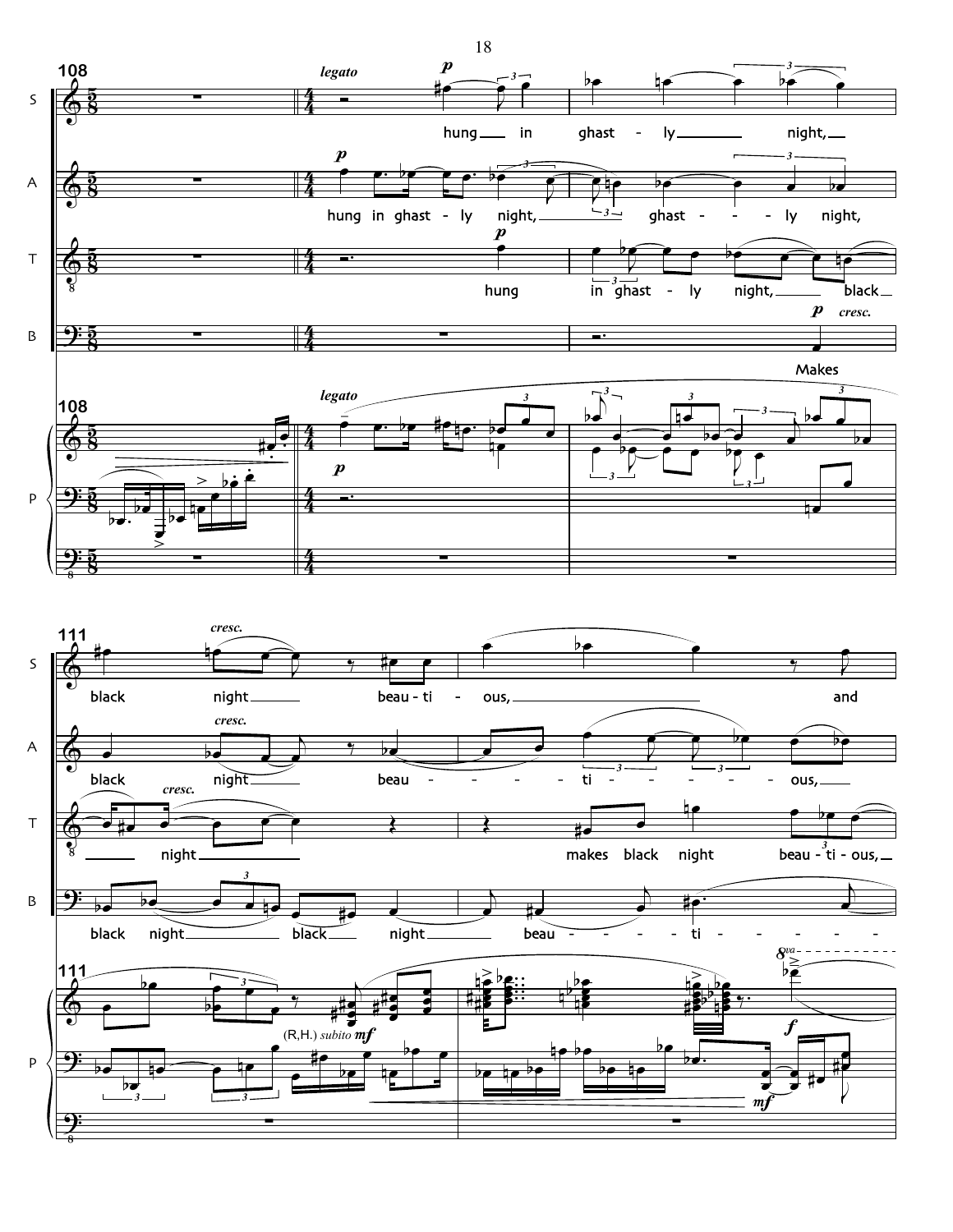![](_page_18_Figure_0.jpeg)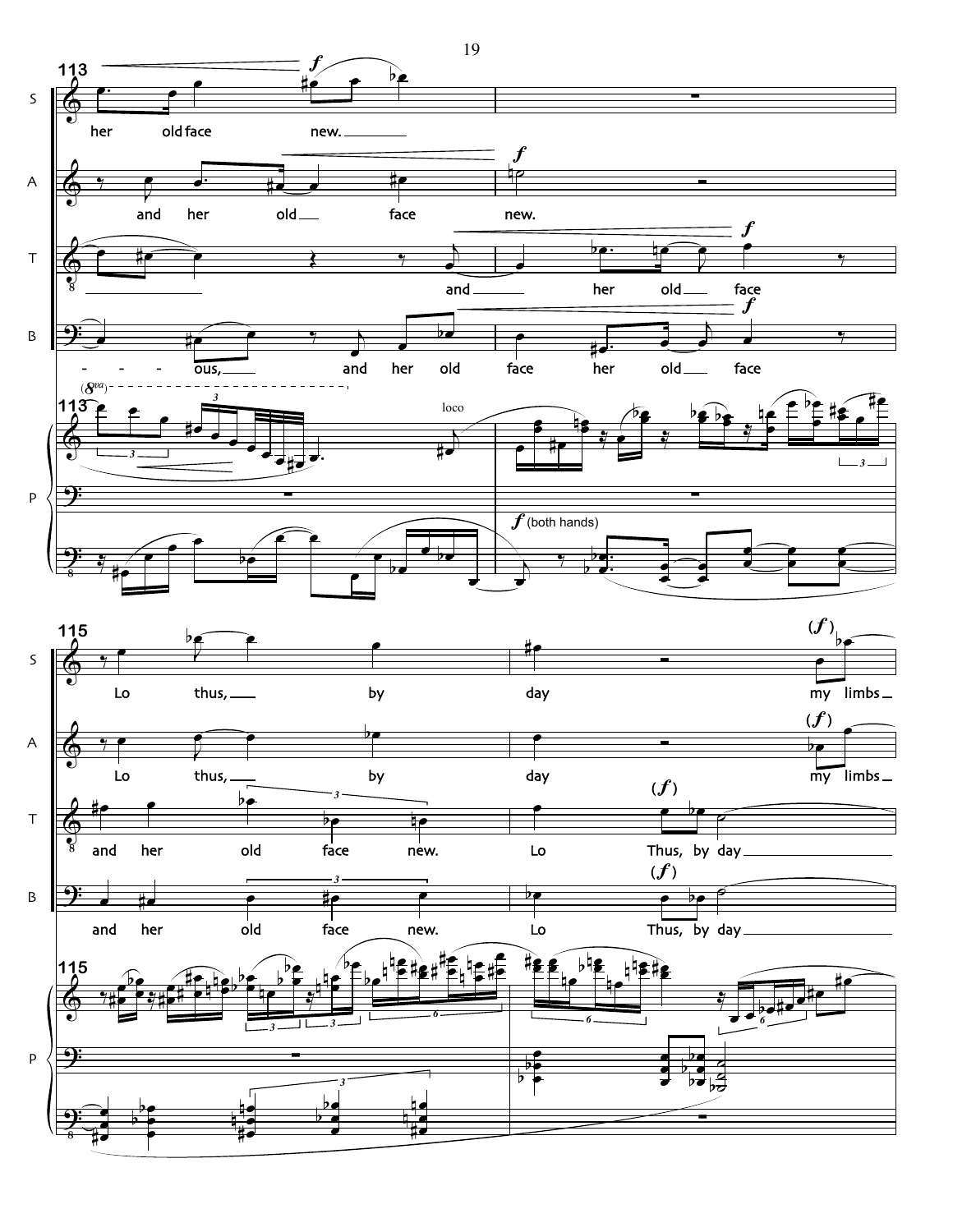![](_page_19_Figure_0.jpeg)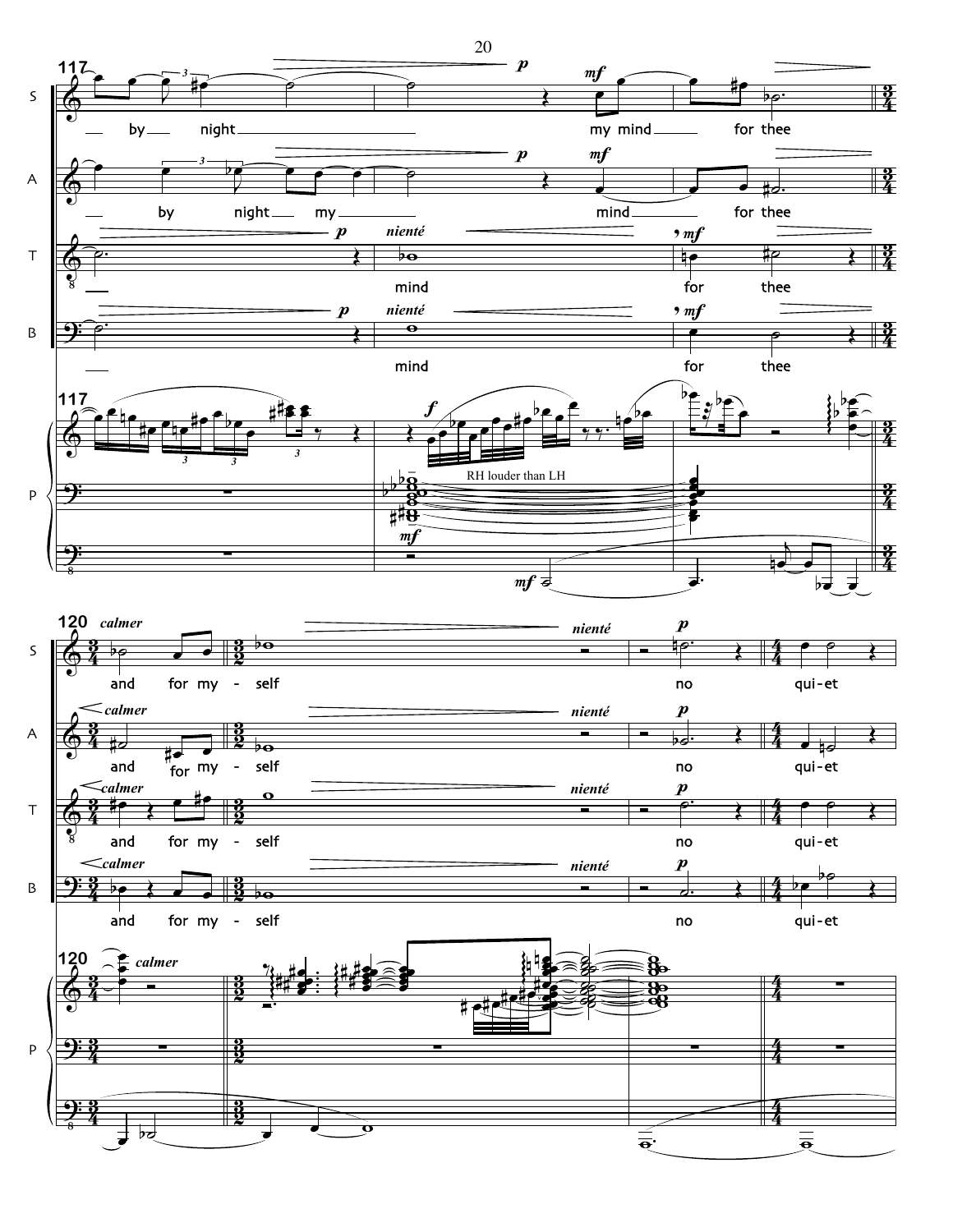![](_page_20_Figure_0.jpeg)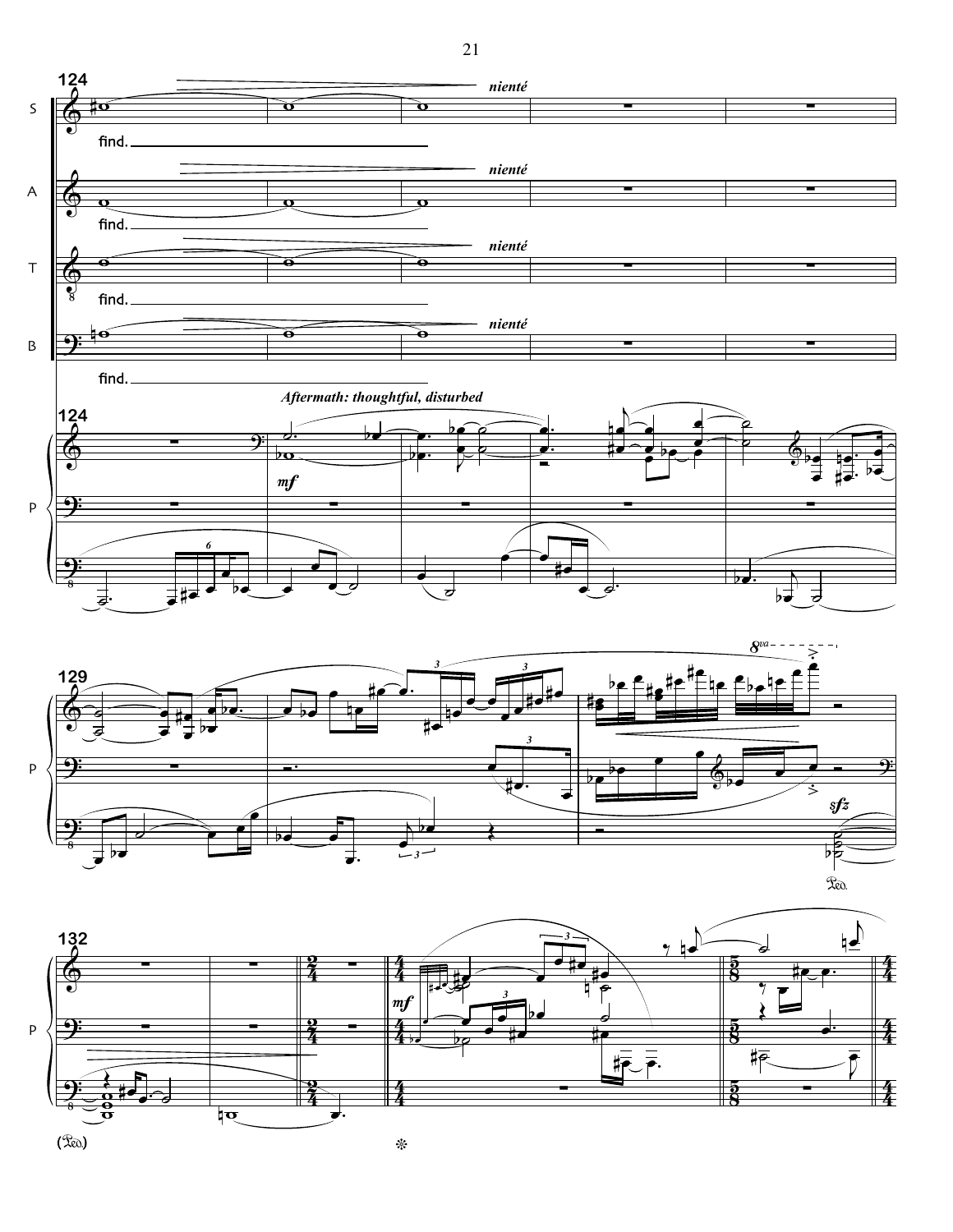![](_page_21_Figure_0.jpeg)

![](_page_21_Figure_1.jpeg)

![](_page_21_Figure_2.jpeg)

![](_page_21_Figure_3.jpeg)

![](_page_21_Figure_4.jpeg)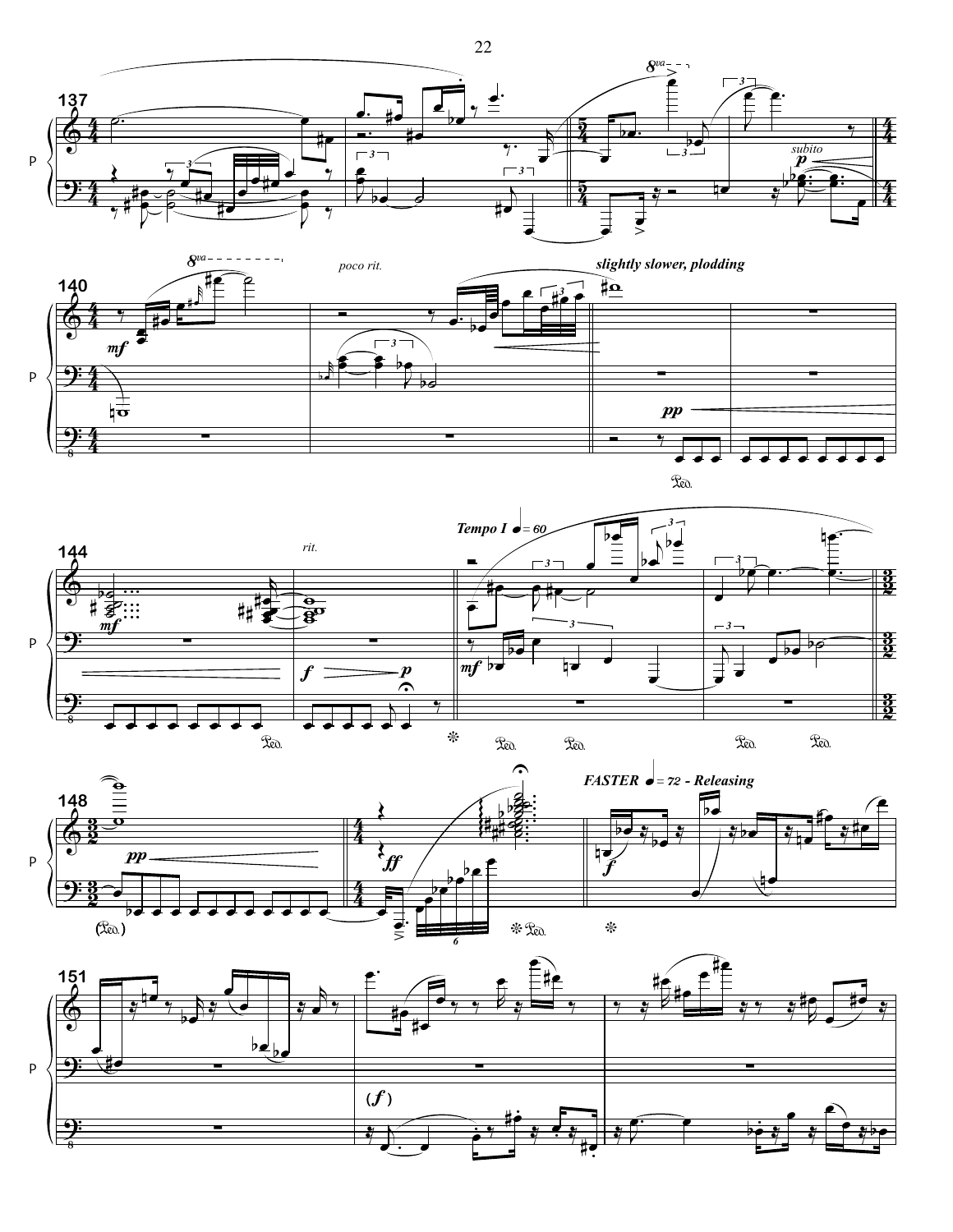![](_page_22_Figure_0.jpeg)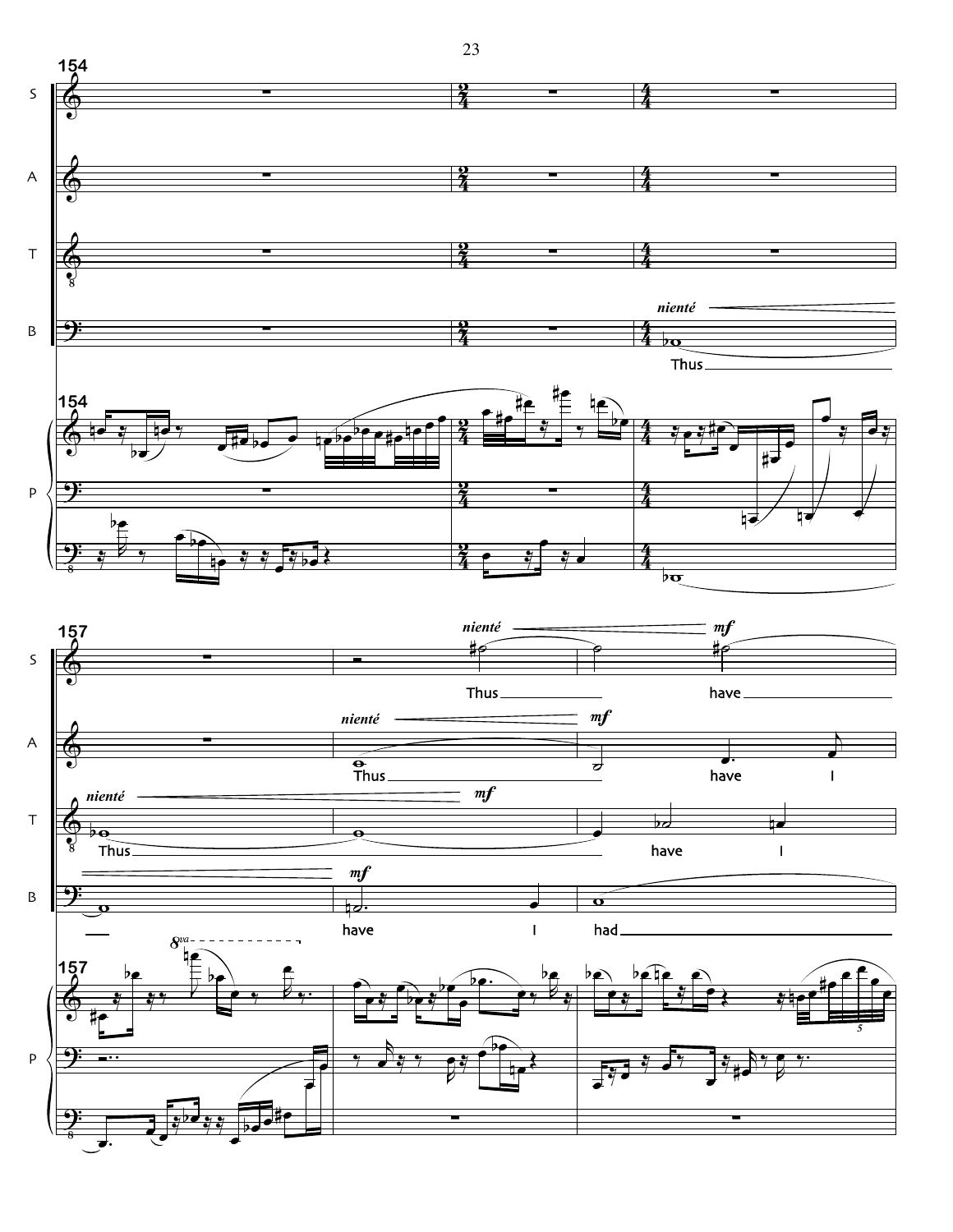![](_page_23_Figure_0.jpeg)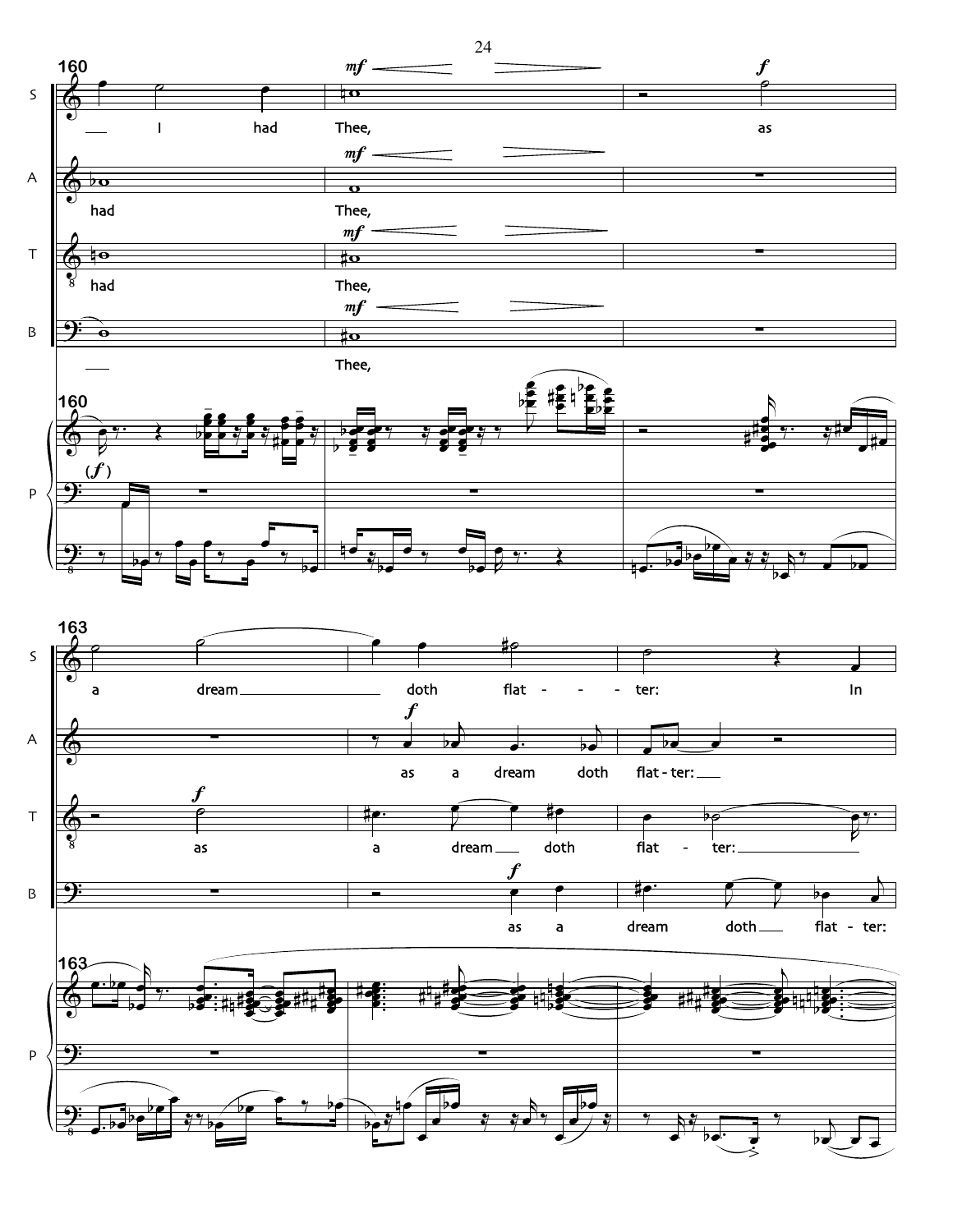![](_page_24_Figure_0.jpeg)